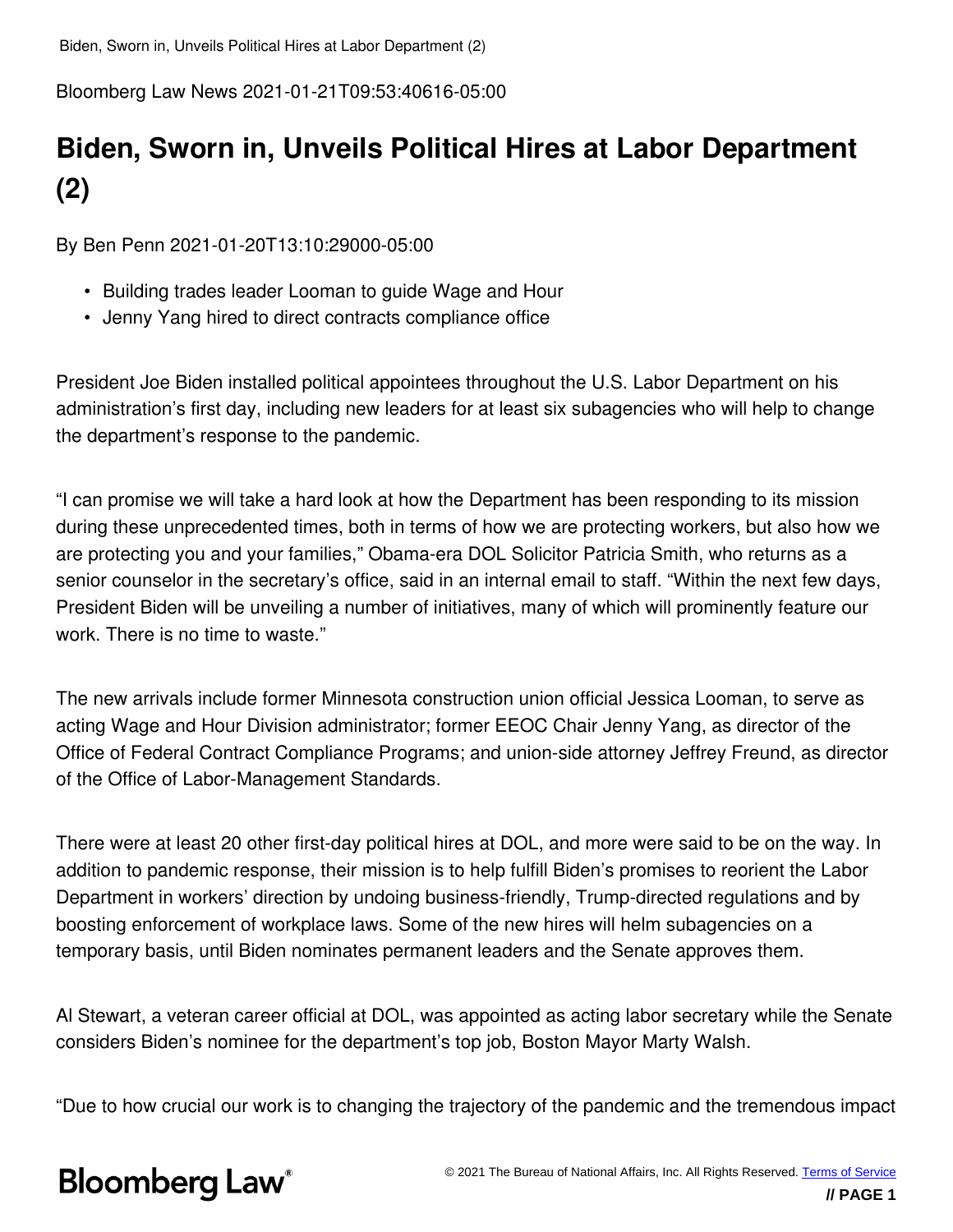it is having on our nation's workers, we will be joined from day one by an extensive number of appointees," Stewart said in a staff-wide email Wednesday afternoon. "Some have previous experience working at DOL, so many of you will be reuniting with familiar faces. Those new to DOL all have deep expertise in their subject matter."

Stewart's email, which was shared with Bloomberg Law, identified a number of political hires who were not announced earlier in the day through an update to the department's website posted shortly after Biden was sworn in Wednesday.

## **OSHA Leaders**

The personnel list also made official that Biden has tapped former United Steelworkers safety official [Jim Frederick](/citation/BNA 000001771bc8d1a9aff79fdd9fb00000?bna_news_filter=true) as acting head of the Occupational Safety and Health Administration, where he'll have a lead role in implementing the administration's push to bolster workplace safety requirements to protect workers from Covid-19 infection.

There will also be a new position at OSHA: Joseph Hughes will serve as deputy assistant secretary for pandemic and emergency response.

Hughes, who holds a master's degree in public health, has been working in Durham, N.C., at the National Institute of Environmental Health Sciences, part of the Department of Health and Human Services. Hughes was chief of the Worker Education and Training Branch.

A third political staffer at OSHA, Ann Rosenthal, came out of retirement to serve as a senior adviser on a short-term basis. She is a former DOL associate solicitor for occupational safety and health, and served on the Biden labor transition team.

Politically appointed acting leaders of key subagencies, such as the Office of the Solicitor and the Employment and Training Administration, have yet to be unveiled. Walsh is the only DOL nominee to be announced, though several other Labor Department posts require Senate sign-off.

Walsh, a newcomer to federal government service, if confirmed, will be assisted by the homecoming of several experienced DOL hands. That includes Michelle Rose, who returns to DOL as acting assistant secretary of the Office of Congressional and Intergovernmental Affairs, as Bloomberg Law

# **Bloomberg Law**<sup>®</sup>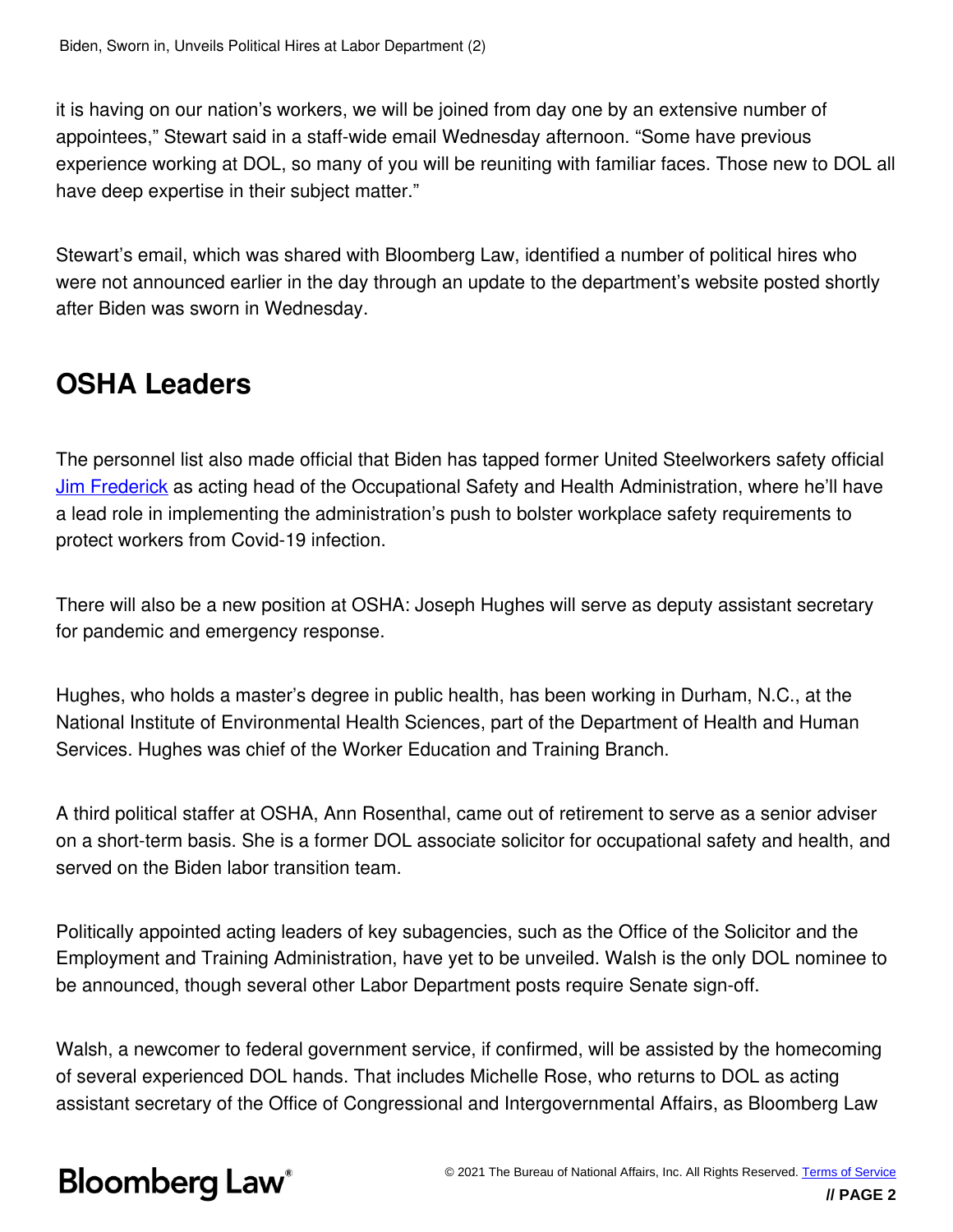reported Tuesday. She served in several roles at the agency during the Obama administration, including as a senior legislative officer.

Jesse Lawder, who was chief of staff at the department's Office of Public Affairs under former President Barack Obama, will return to OPA as deputy assistant secretary.

Two new senior counsels are joining the Solicitor's Office, a part of DOL that will be instrumental if the agency wishes to re-interpret labor laws and rules to provide greater protections for employees. They are Ming-Qui Chu, who had been the labor bureau civil enforcement section chief at the New York attorney general's office, and Emily Tulli, a former workers' rights attorney at the National Immigration Law Center.

### **Mix of Backgrounds**

Selecting [Yang as OFCCP director](/citation/BNA 00000176fcdcd96ea5f6fffe73e20001?bna_news_filter=true) sends a message that the administration is likely to address wage inequality through the subagency, which polices federal contractors for compliance with antidiscrimination laws.

During Yang's tenure as an Obama appointee on the U.S. Equal Employment Opportunity Commission, she [spearheaded an initiative](/citation/BNA 00000158dff0dd94a35fdff628f30000?bna_news_filter=true) to collect pay data from private employers, a step many civil rights groups say is vital for eradicating pay disparities experienced by women and people of color.

Looman is a Washington outsider. Since 2019 she has served as executive director of the Minnesota Building and Construction Trades Council, an umbrella group representing some 70,000 unionized construction workers in the state. She gives construction unions an ally inside DOL, with the prospect that Walsh, a former building trades union leader in Massachusetts, could soon be running the department.

Looman was previously commissioner of Minnesota's Department of Commerce and also assistant commissioner for the state's Department of Labor and Industry, according to a [biography](https://mntrades.org/2019/02/25/jessica-looman-joins-mn-state-building-and-construction-trades-council-as-its-executive-director/) from her former employer. She also spent a decade as general counsel of the Laborers' District Council of Minnesota and North Dakota.

## **Bloomberg Law®**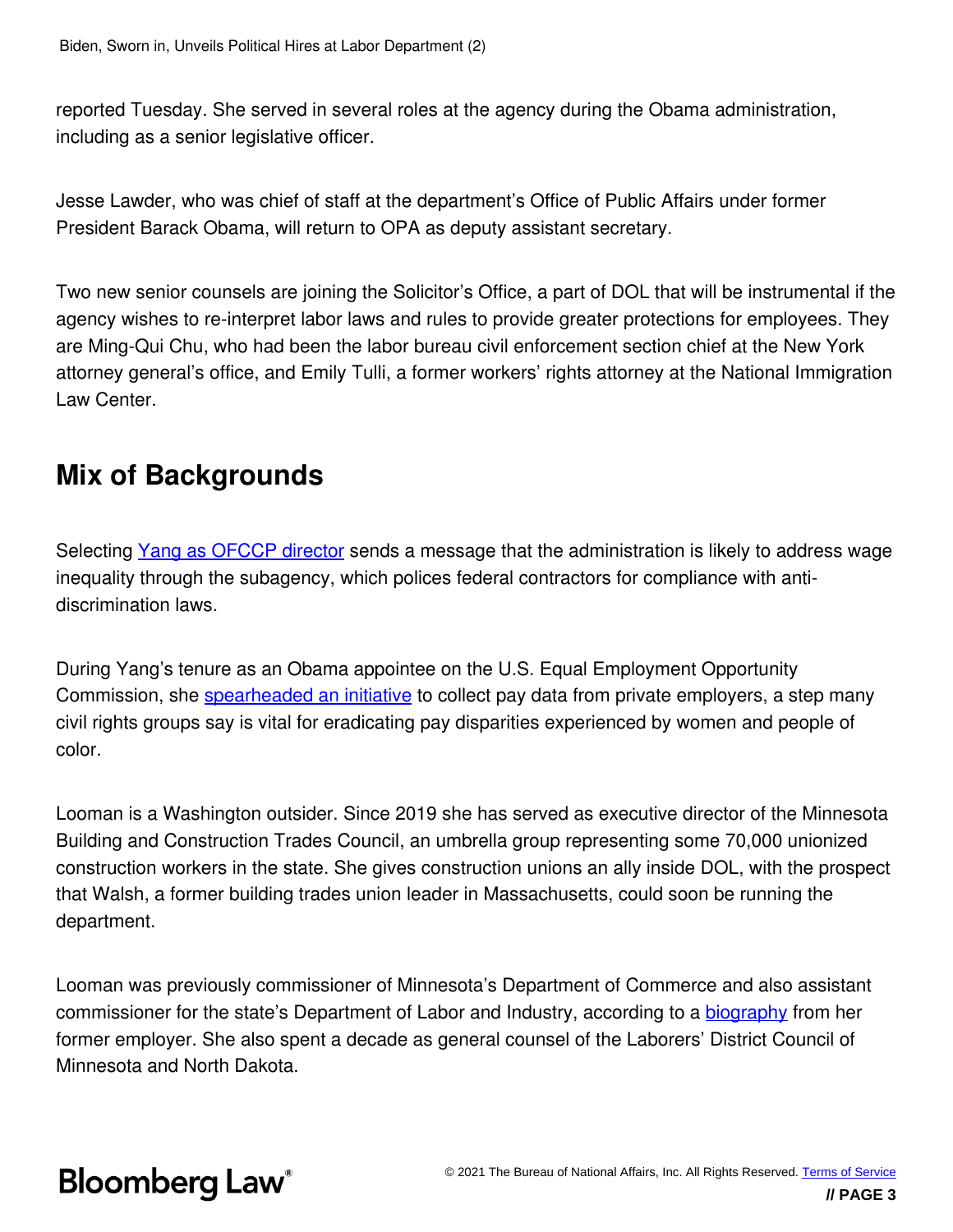Her background in the building trades includes expertise on **[construction union wage protections](/citation/BNA 00000176ff36d345a777ff3e94170001?bna_news_filter=true)** under the Davis-Bacon Act, which the WHD enforces. She arrives at the agency at a time when it will be under pressure to review a series of late-term Trump regulations, such as a landmark final rule that makes it easier for businesses to classify workers as independent contractors.

Freund will direct the Office of Labor-Management Standards after 40 years as an attorney representing unions for Bredhoff & Kaiser. He's served as general counsel of the Bakery, Confectionery, Tobacco Workers and Grain Millers' International Union and the American Federation of Musicians, according to his [firm bio](http://www.bredhoff.com/attorneys/senior-counsel/jeffrey-r-freund/).

His appointment maintains the Democratic administration tradition of appointing union allies to run Labor-Management Standards, an agency that enforces union financial disclosure law.

### **Additional Hires**

Other hires mentioned in Stewart's note include:

- Chief economist Janelle Jones, a former Economic Policy Institute analyst;
- Policy adviser to the secretary Katelyn Walker Mooney, previously the associate general counsel for House labor committee Chairman Bobby Scott (D-Va.);
- Counselor to the secretary Peach Soltis, who was a senior adviser to Yang at the EEOC;
- Senior adviser to the secretary Raj Nayak, a former DOL deputy chief of staff under Obama;
- White House liaison Taylor Barnes Lord, a former Democratic National Committee official;

• Senior adviser in the policy office Deborah Greenfield, a former DOL deputy solicitor and AFL-CIO attorney.

*—With assistance from Paige Smith and Bruce Rolfsen*

(Updates with additional reporting throughout, including identities of some appointees.)

To contact the reporter on this story: Ben Penn in Washington at **[bpenn@bloomberglaw.com](mailto:bpenn@bloomberglaw.com)** 

To contact the editors responsible for this story: John Lauinger at *jlauinger@bloomberglaw.com*; Andrew Harris at [aharris@bloomberglaw.com](mailto:aharris@bloomberglaw.com)

# **Bloomberg Law**<sup>®</sup>